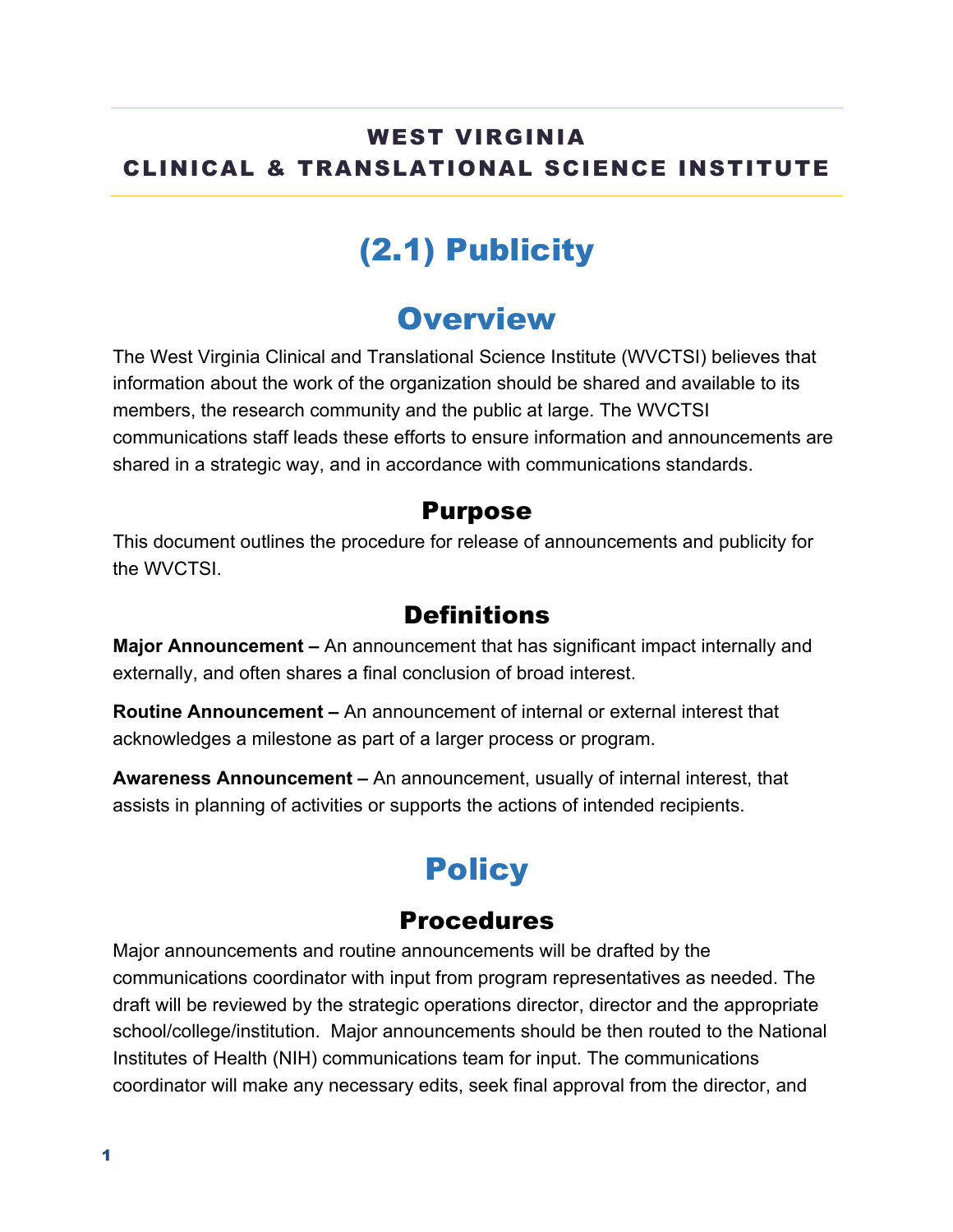then share with the appropriate entities for distribution (including institutional partners, WVCTSI media channels, and the NIH).

For awareness announcements, the communications coordinator shall draft the announcement and alert the strategic operations director, in consultation with the director, regarding any potentially controversial content. Awareness announcements shall be posted in WVCTSI ENews, social media and on the website as needed.

The attached flow chart should be referenced for the proper flow to disseminate information, internally and/or externally.

### Roles and Responsibilities

The communications coordinator is responsible for the following:

- $\circ$  Actively seeking subjects of interest and collect appropriate, accurate information on the topic.
- o Developing strategy for timing and prioritizing messages, in consultation with strategic operations director.
- o Ensuring that all proper parties are appropriately acknowledged or cited in the announcement. For Routine and Major Announcements, the NIGMS CTR IDeA award number should be cited.
- $\circ$  Ensuring that AP Style is used in official releases and announcements.
- o Ensuring that patients' or human subjects' rights are protected and that all HIPAA regulations are followed.

Staff members designated as communications contacts for each core should update the communications coordinator upon learning of a topic or issue that may need to be addressed through internal or external communications efforts.

To facilitate the effective and efficient communication efforts of WVCTSI, a Marketing and Communications Support Request Form

(https://redcap.wvctsi.org/redcap/surveys/?s=MKDWFNNA4K) should be completed when requesting services. Upon receiving this form the communications coordinator will work with the service requestor to incorporate projects into the strategic communications plan. The communications coordinator will confirm dissemination date and ensure that the communication tasks stay on track with outlined plan.

The strategic operations director and director will provide guidance and approval for external or controversial content.